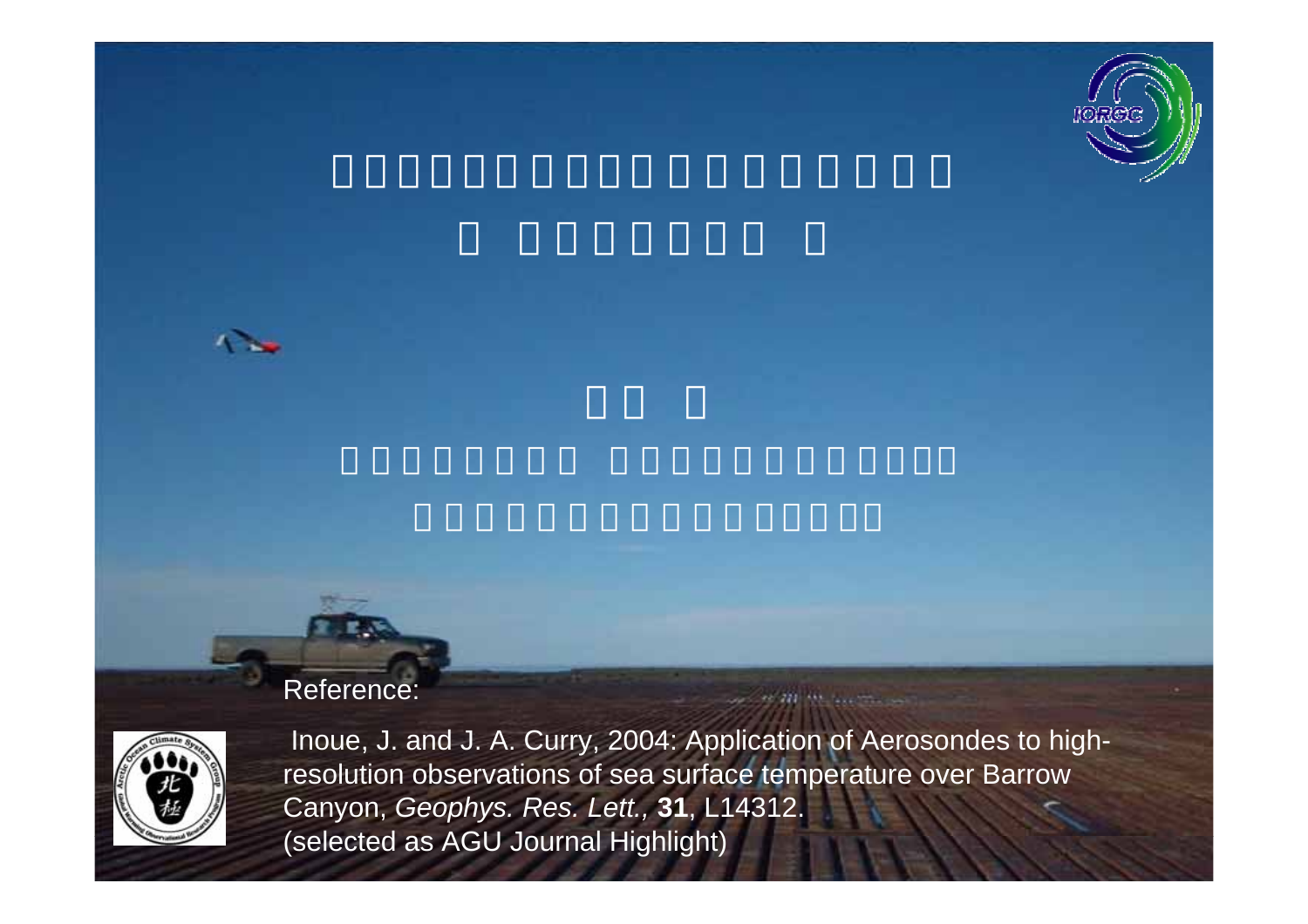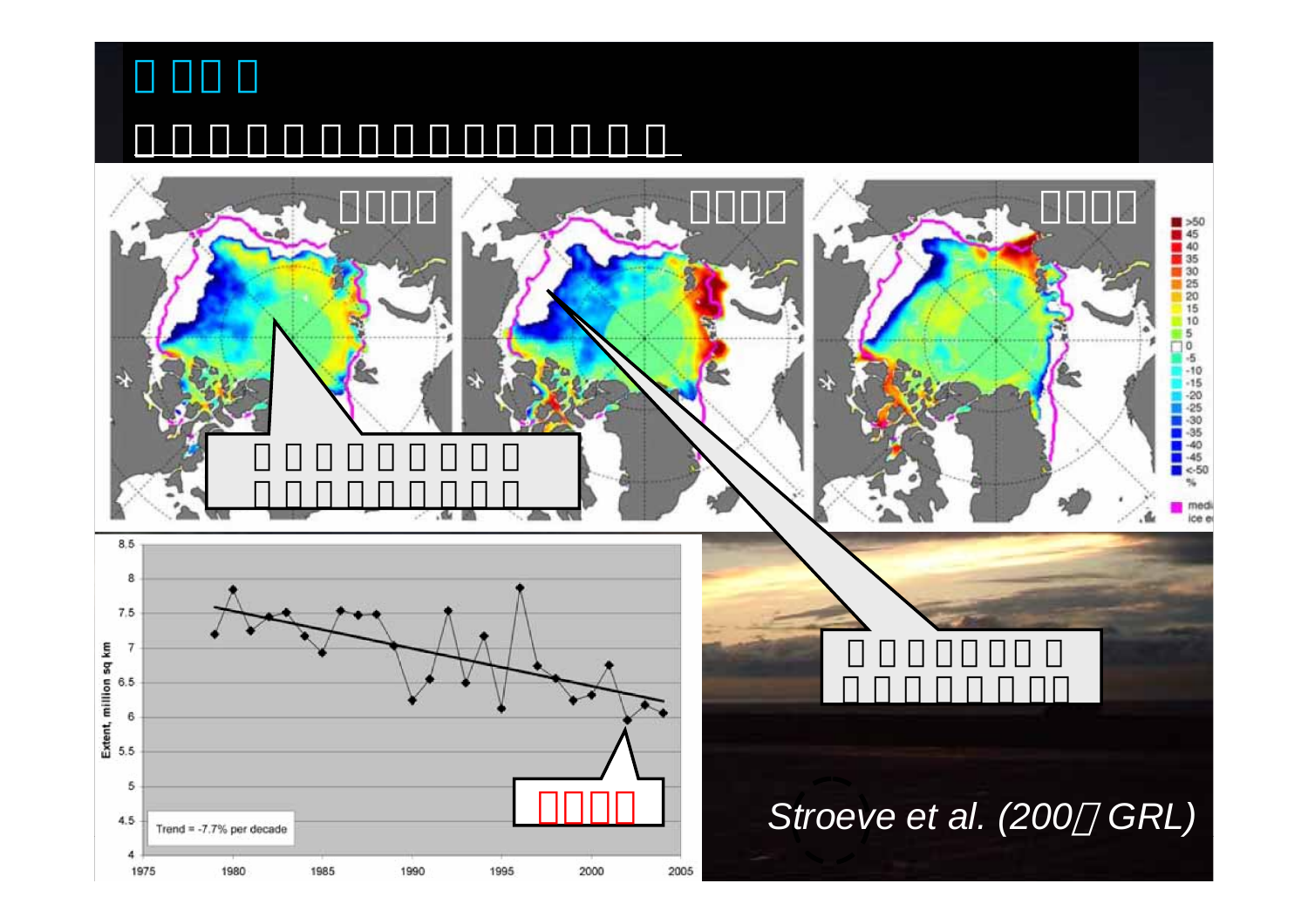# **Barrow Canyon**



- •ADCP & CTD
- •
- •

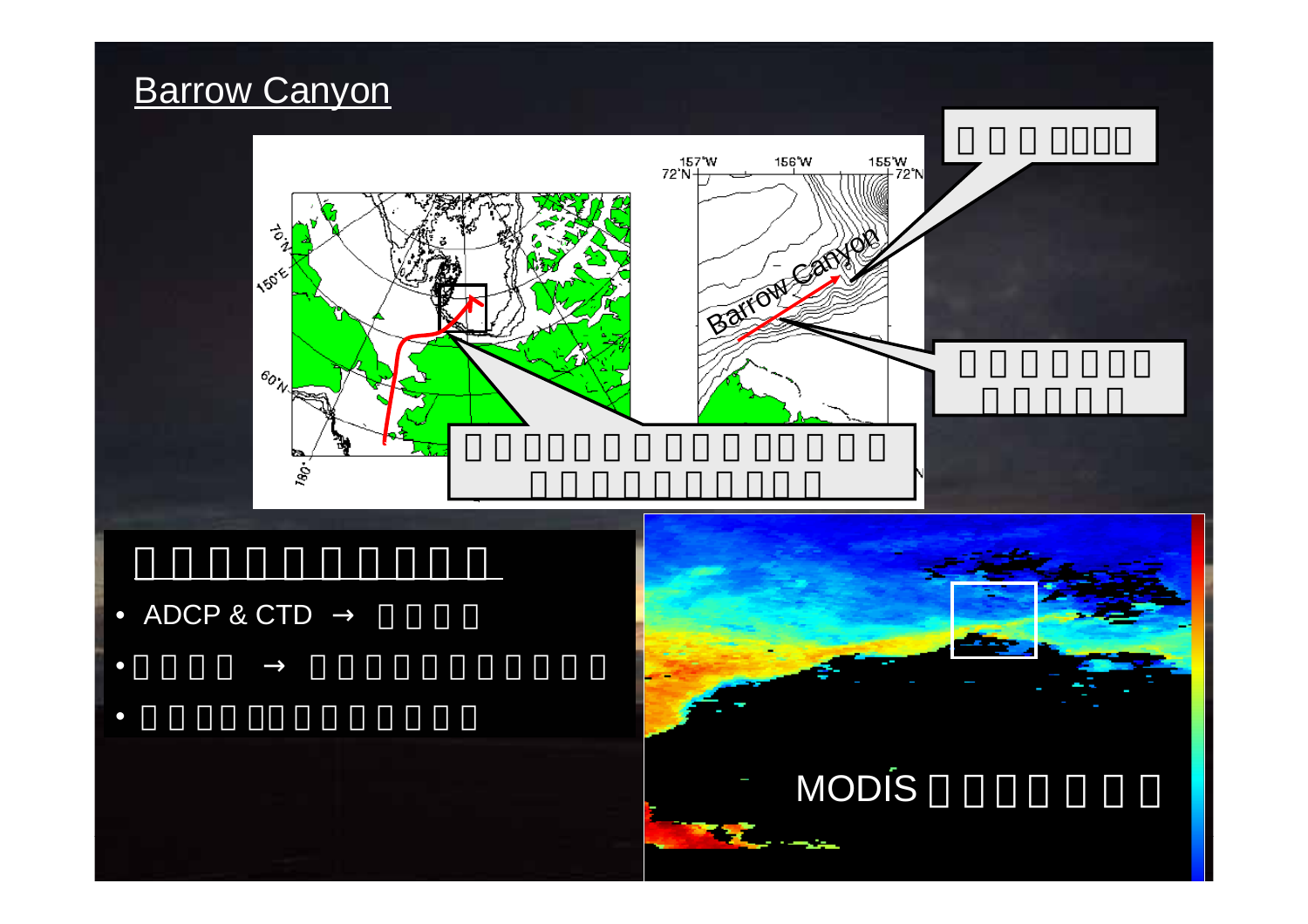# Aerosonde ( )

TABLE 1. Technical specifications for the Mark 3 Aerosonde.

| <b>SPECIFICATIONS</b> |                                                                      |
|-----------------------|----------------------------------------------------------------------|
| <b>WEIGHT</b>         | $13.5$ kg                                                            |
| <b>WING SPAN</b>      | 2.9 <sub>m</sub>                                                     |
| ENGINE                | 24 cc, fuel injected,<br>premium unleaded petrol                     |
| <b>NAVIGATION</b>     | GPS                                                                  |
| <b>PERFORMANCE</b>    |                                                                      |
| SPEED/CLIMB           | $18 - 32$ m s <sup>-1</sup> /2.5 m s <sup>-1</sup><br>(at sea level) |
| RANGE/ENDURANCE       | $>$ 30 h/ $>$ 3000 km                                                |
| <b>ALTITUDE RANGE</b> | Up to 7 km<br>(medium weight)                                        |
| PAYLOAD               | Maximum 2 kg with full fuel load                                     |



Curry et al. , 2004: Applications of Aerosonde in the Arctic, *Bull. Amer. Meteor. Soc.*, **85(12)**, 1855-1861.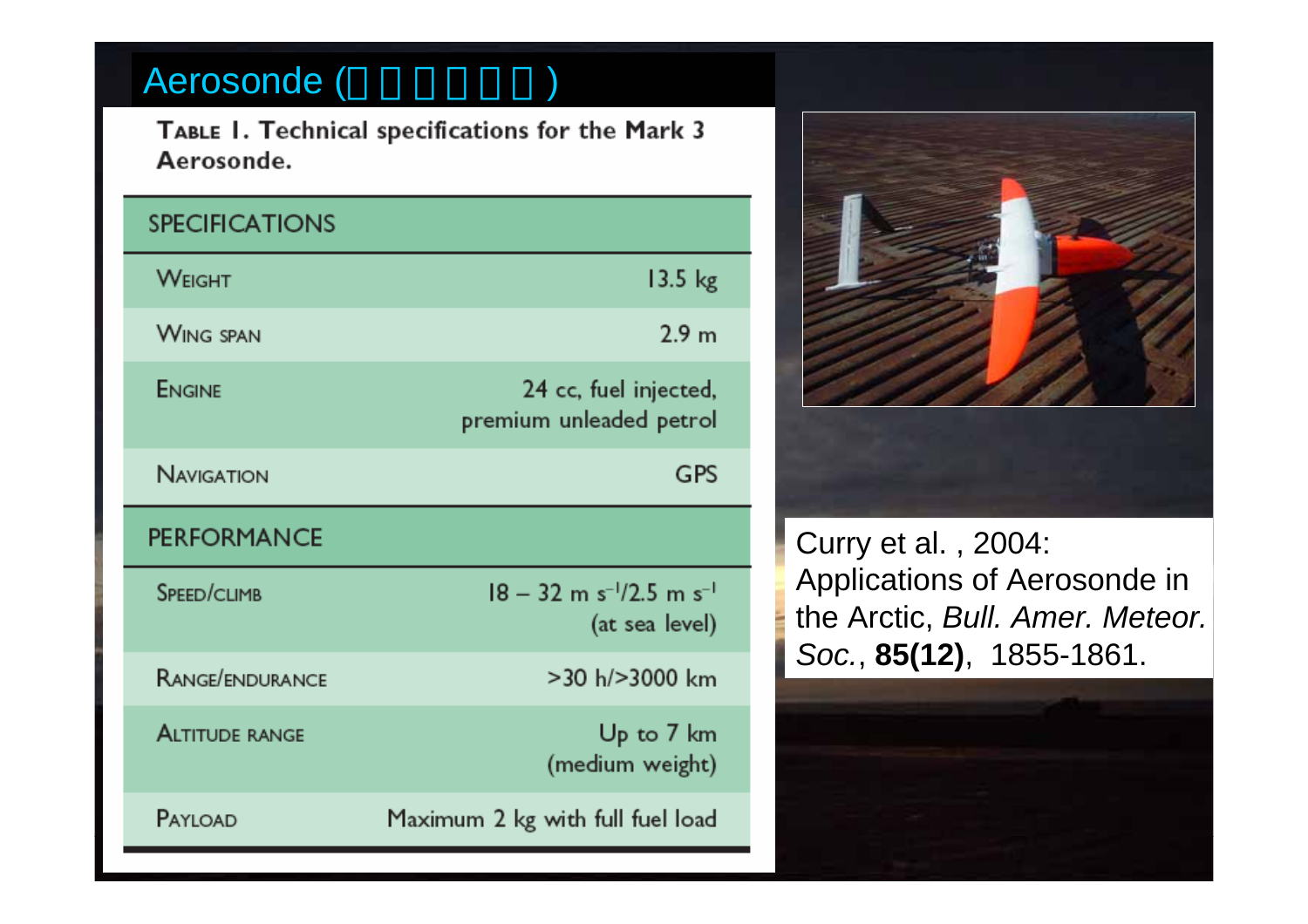#### TABLE 2. Aerosonde meteorological and environmental instruments.

| <b>PAYLOAD TYPE</b>                                       | <b>MISSION</b>                                 | <b>STATUS</b>                                |
|-----------------------------------------------------------|------------------------------------------------|----------------------------------------------|
| <b>Heitronics KTII</b><br>infrared pyrometer              | Surface<br>temperature                         | Operational                                  |
| Still camera<br>(Olympus)                                 | Surface imaging                                | Operational                                  |
| Video camera<br>(Various)                                 | Surface imaging                                | Operational                                  |
| Sulfur and<br>carbon compounds,<br>NASA JPL               | Volcanic plume<br>and atmospheric<br>chemistry | Instrument<br>flight tested                  |
| Cloud particle<br>image, NCAR                             | Cloud physics,<br>icing                        | Unit complete<br>and at integration<br>stage |
| Micro Synthetic<br>Aperture Radar,<br>Brigham Young Univ. | Surface imaging                                | Unit complete<br>and at integration<br>stage |

# *Curry et al. (2004 BAMS)*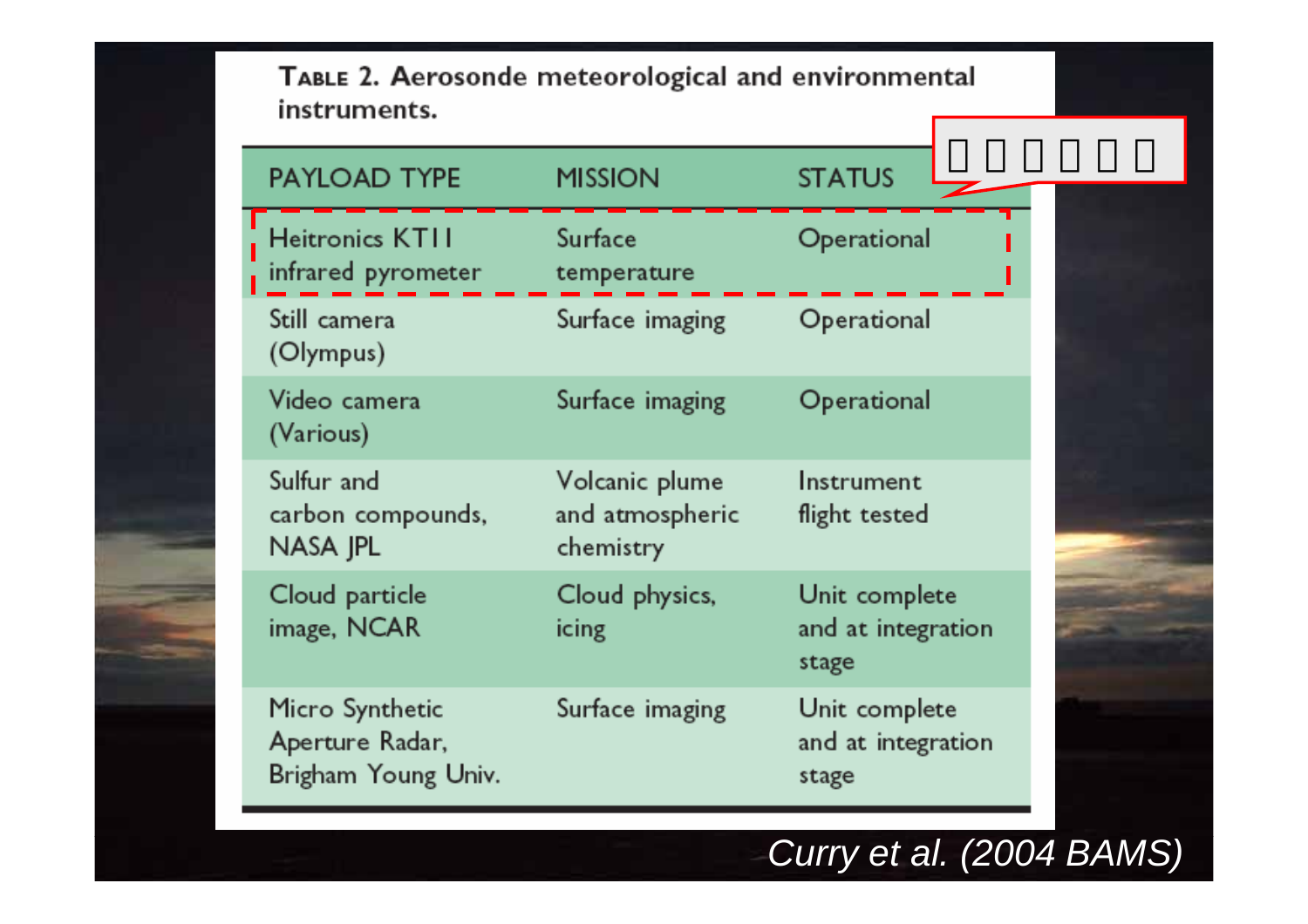



Fig. 7. Surface temperatures (black line), air temperatures (at 200m altitude; green line) and aerial photographs acquired along a flighttrack segment within pack ice on 16 March 2003. Winds were from the east, with the aircraft flying from west to east (left to right along the x-axis). Increases in surface temperature correspond to leads visible in the photo mosaic. New and young ice in leads, as indicated at locations A and B, are associated with the darker areas in the image mosaic.

# *Curry et al. (2004 BAMS)*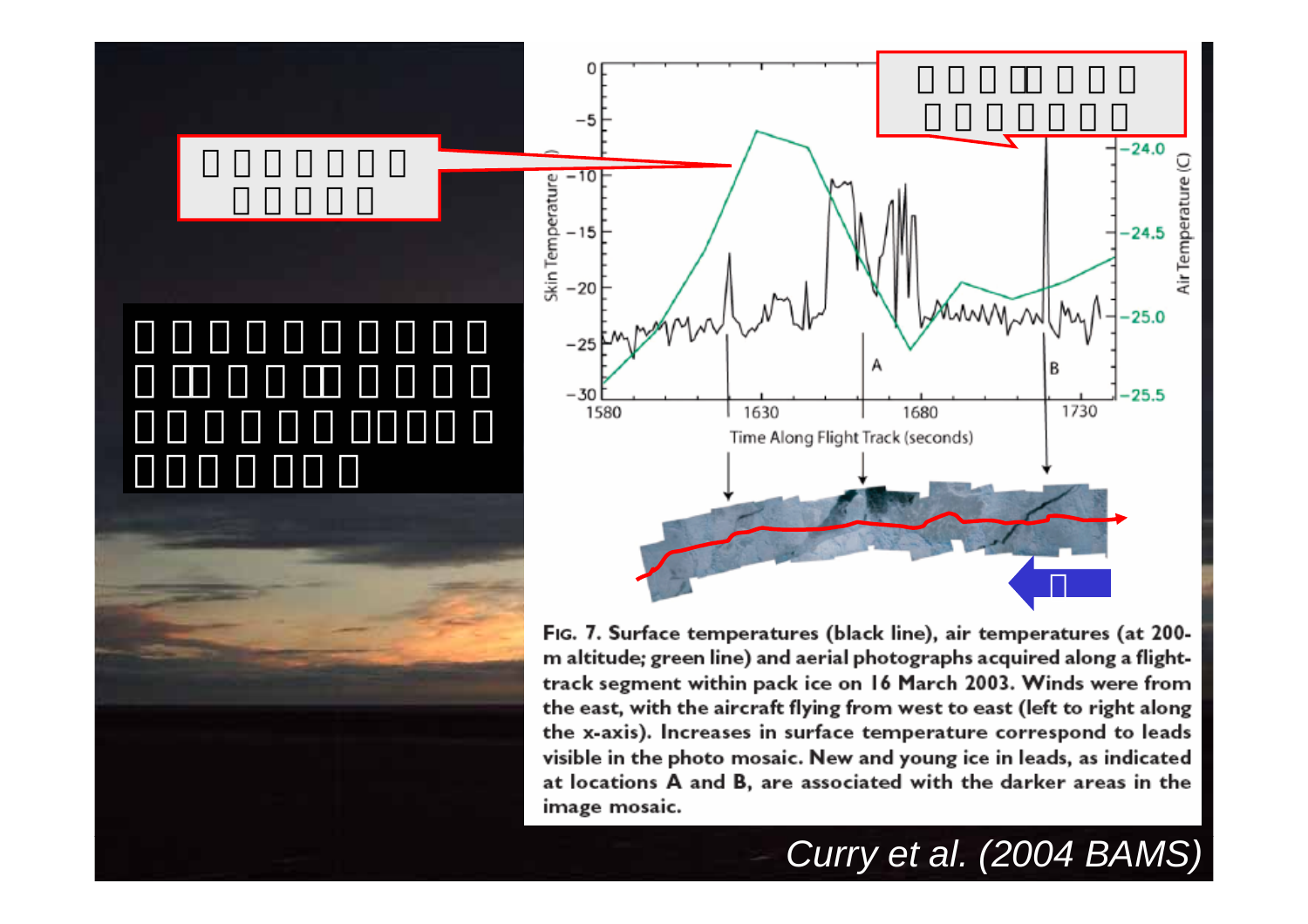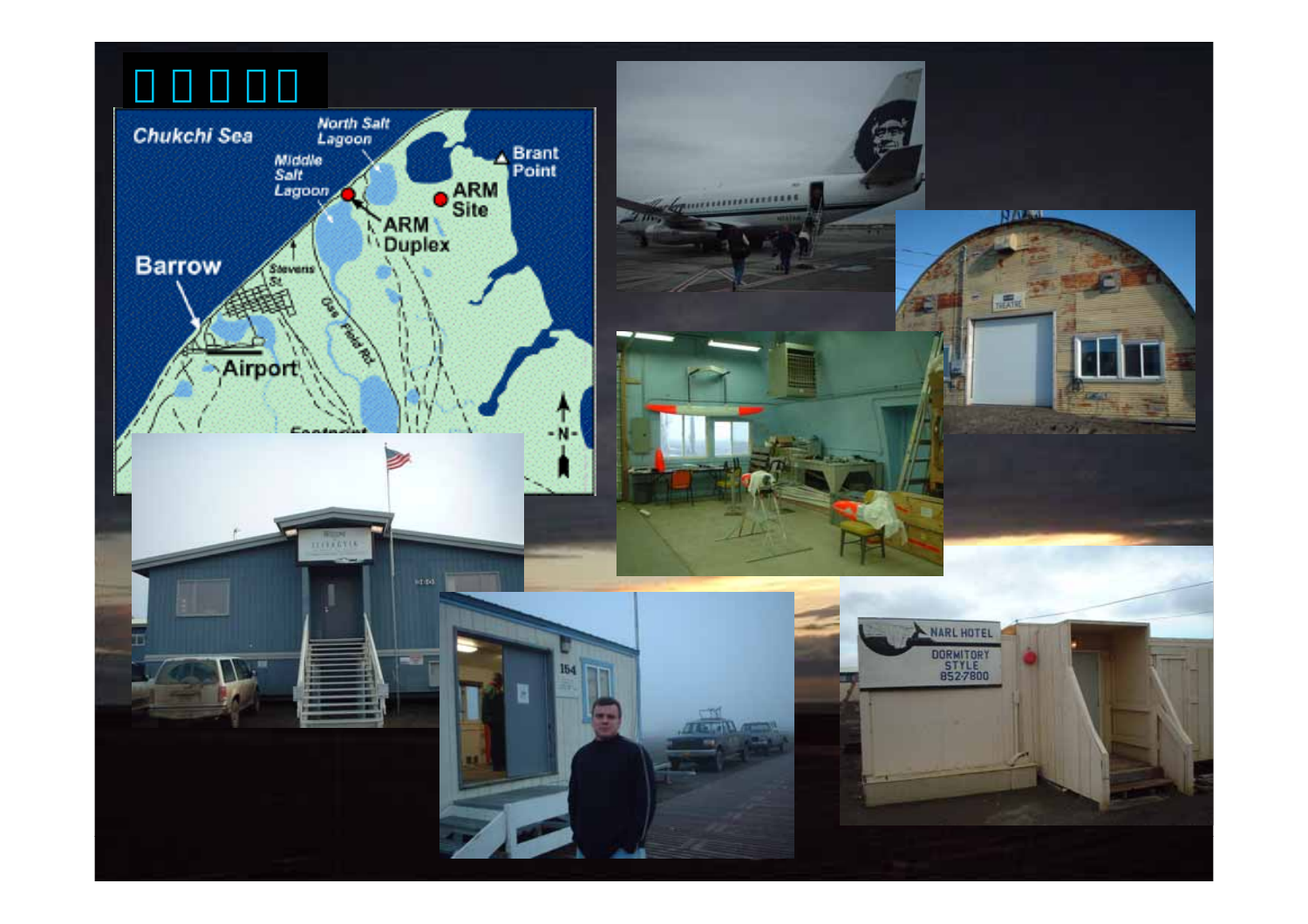

Aerosonde crews



launch system



calibration

takeoff

 $\cancel{\times}$ 



fuel-up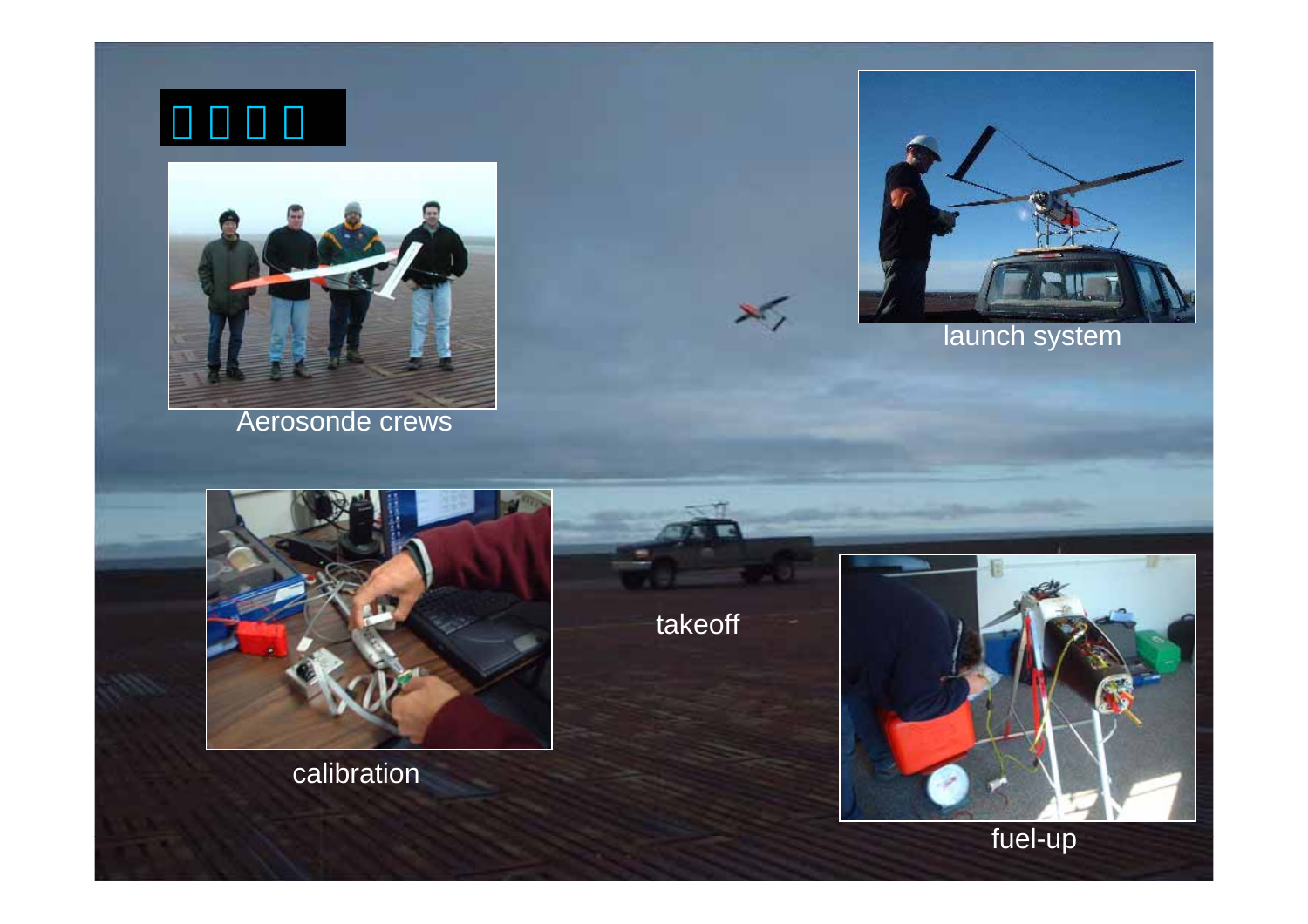#### •Barrow Canyon

 $\bullet$ 

 $\bullet$ 

- •**Box** x 13 large box (25x25 km) small box (25x8.3 km)
- $\cap$  box 1.5 -
	- : 150-250 m

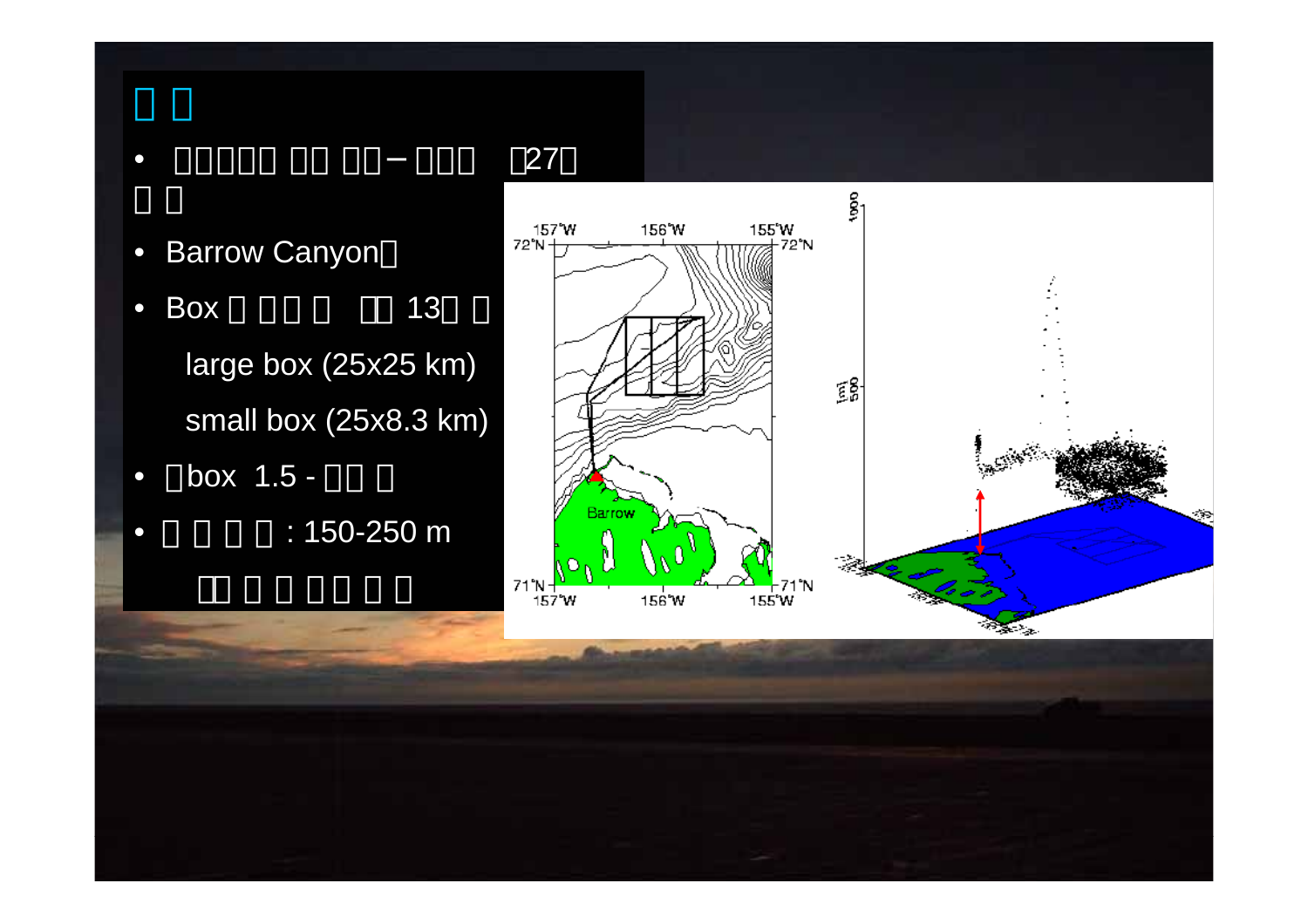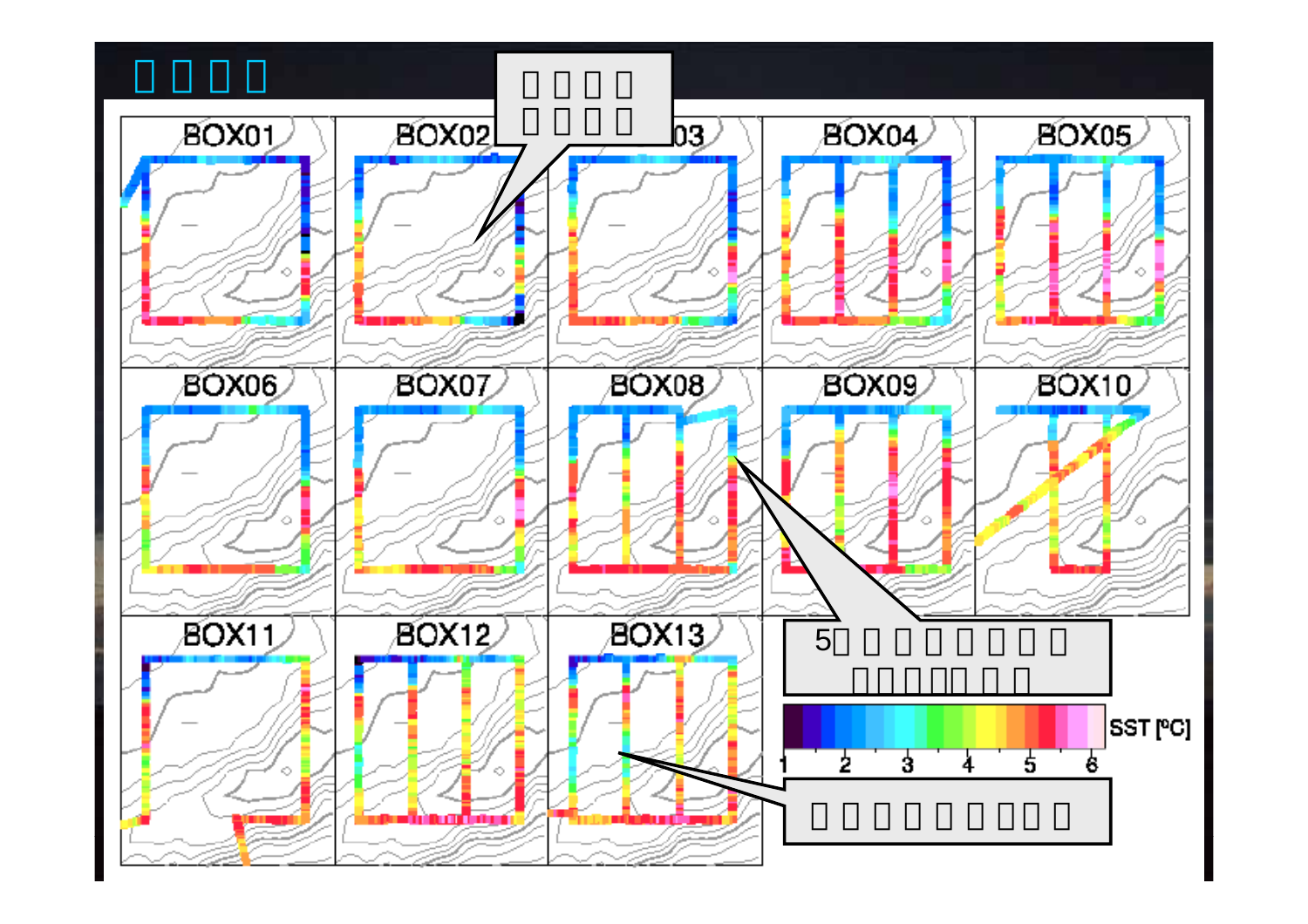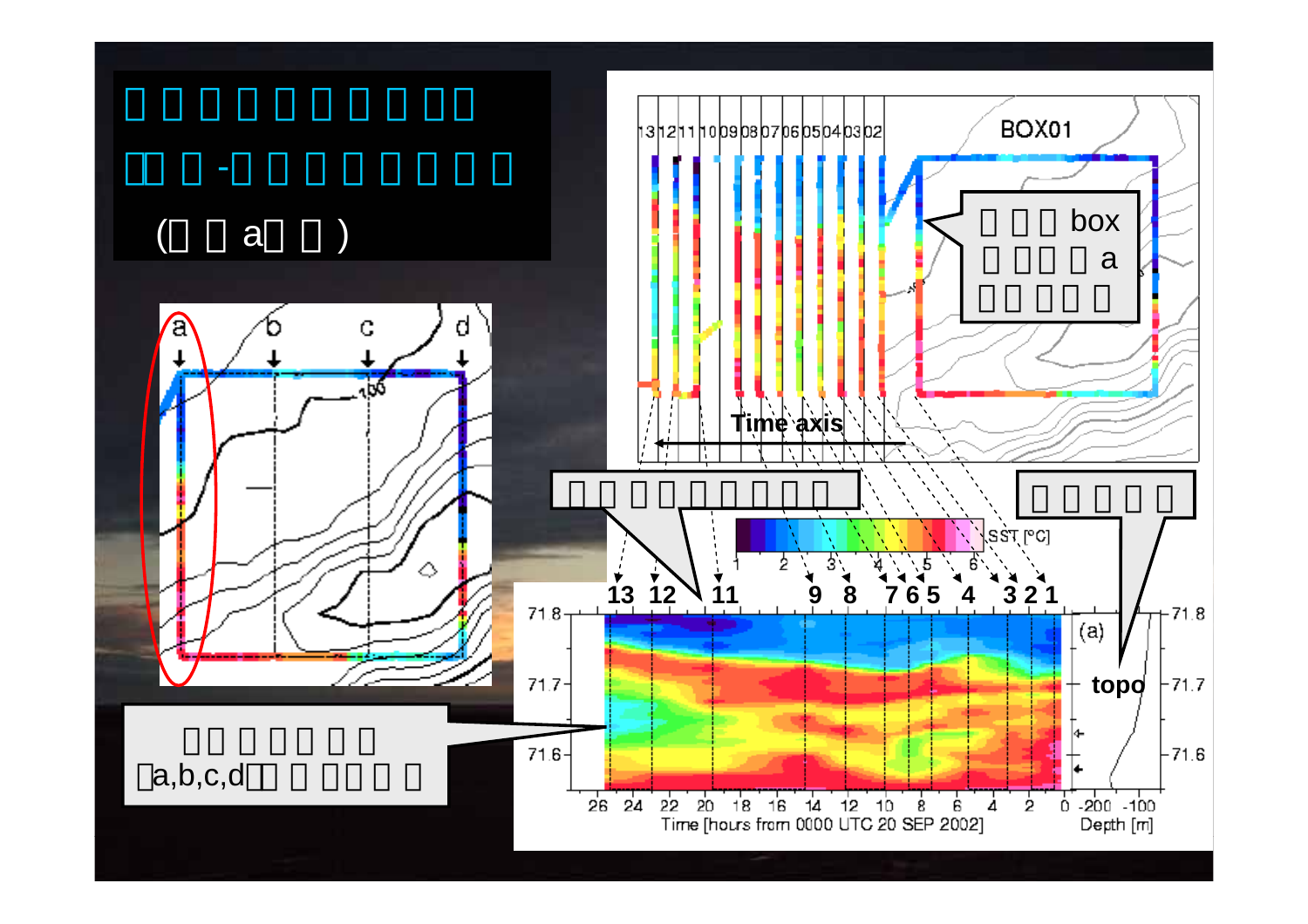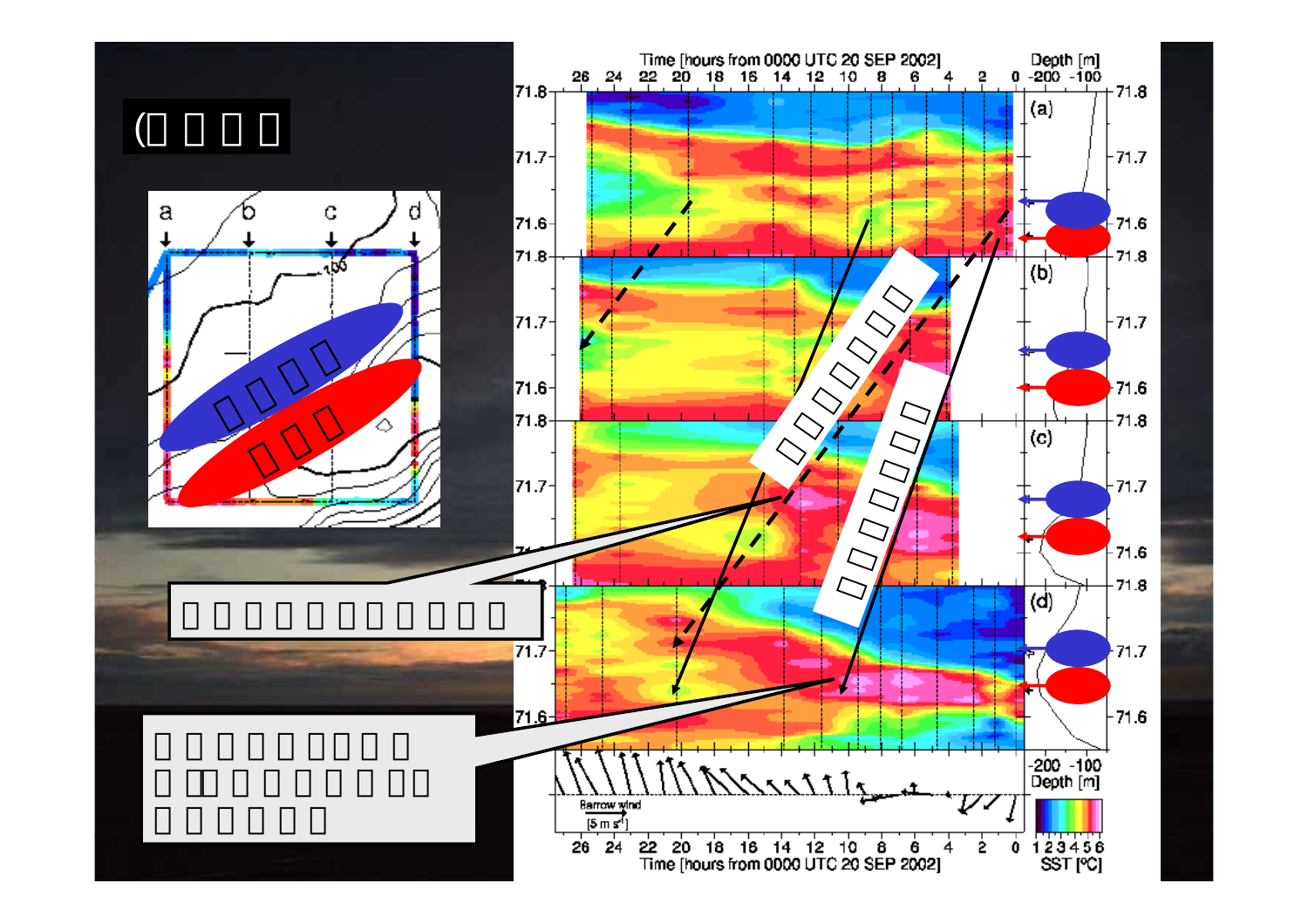



**SST**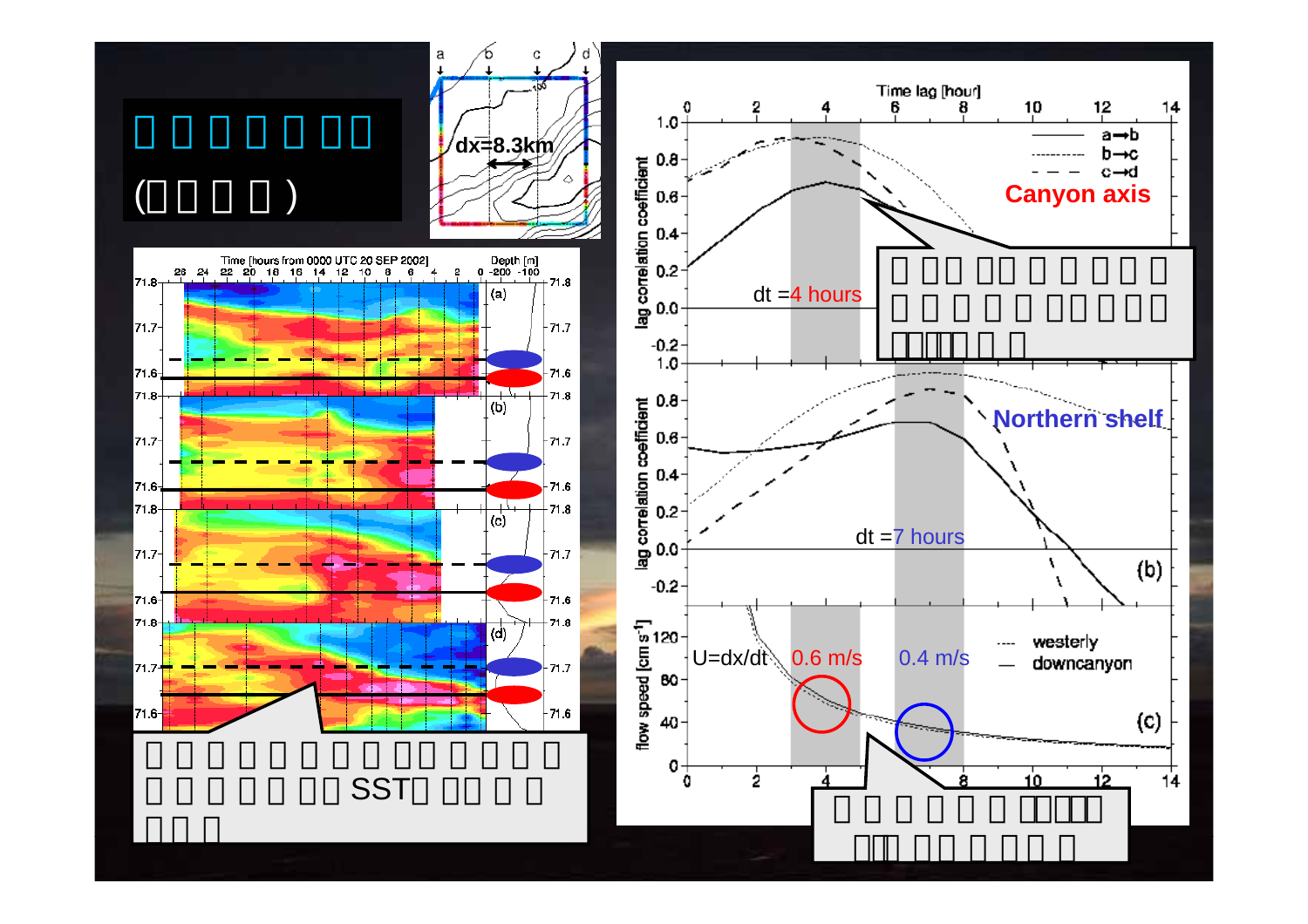### Barrow Canyon

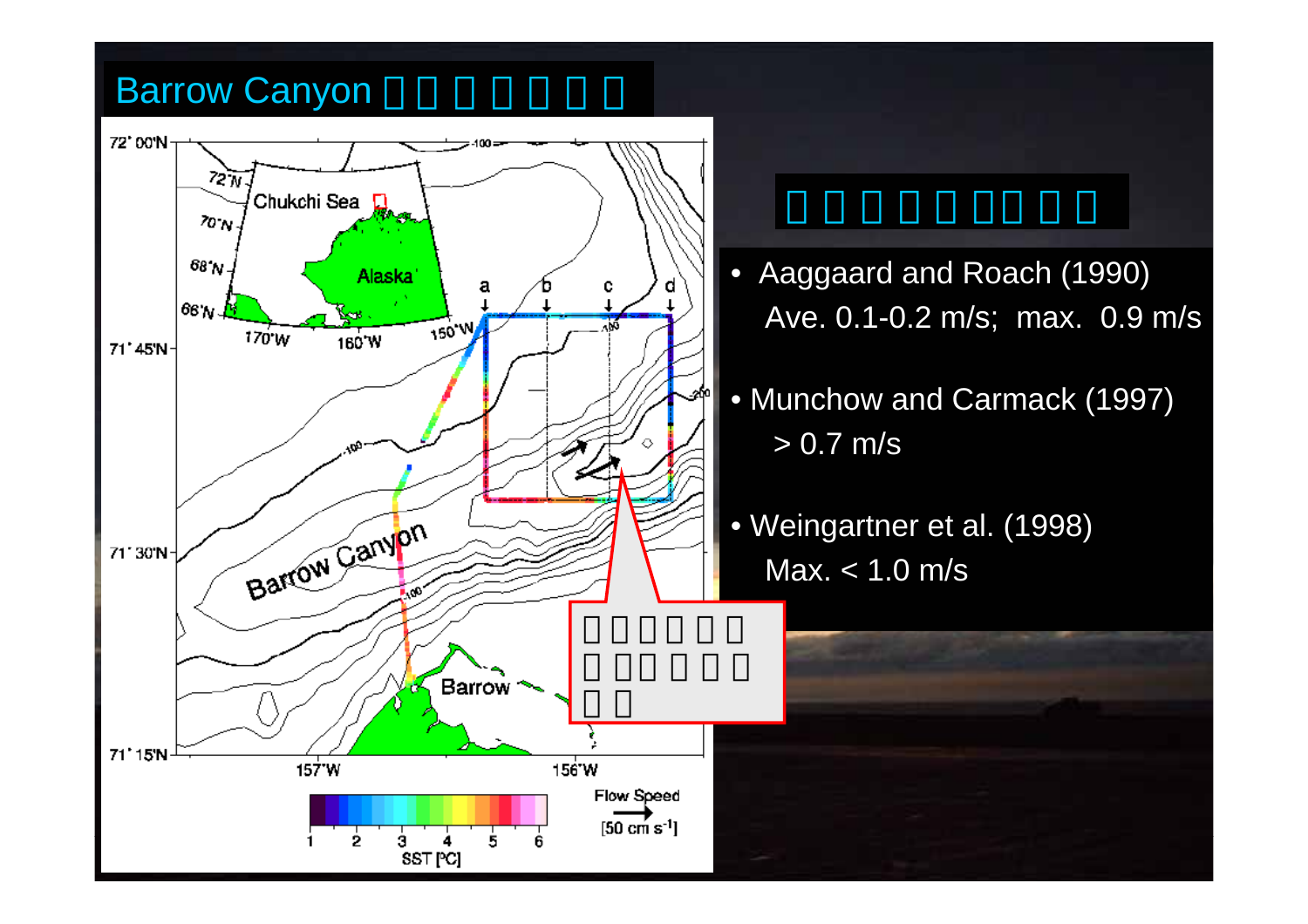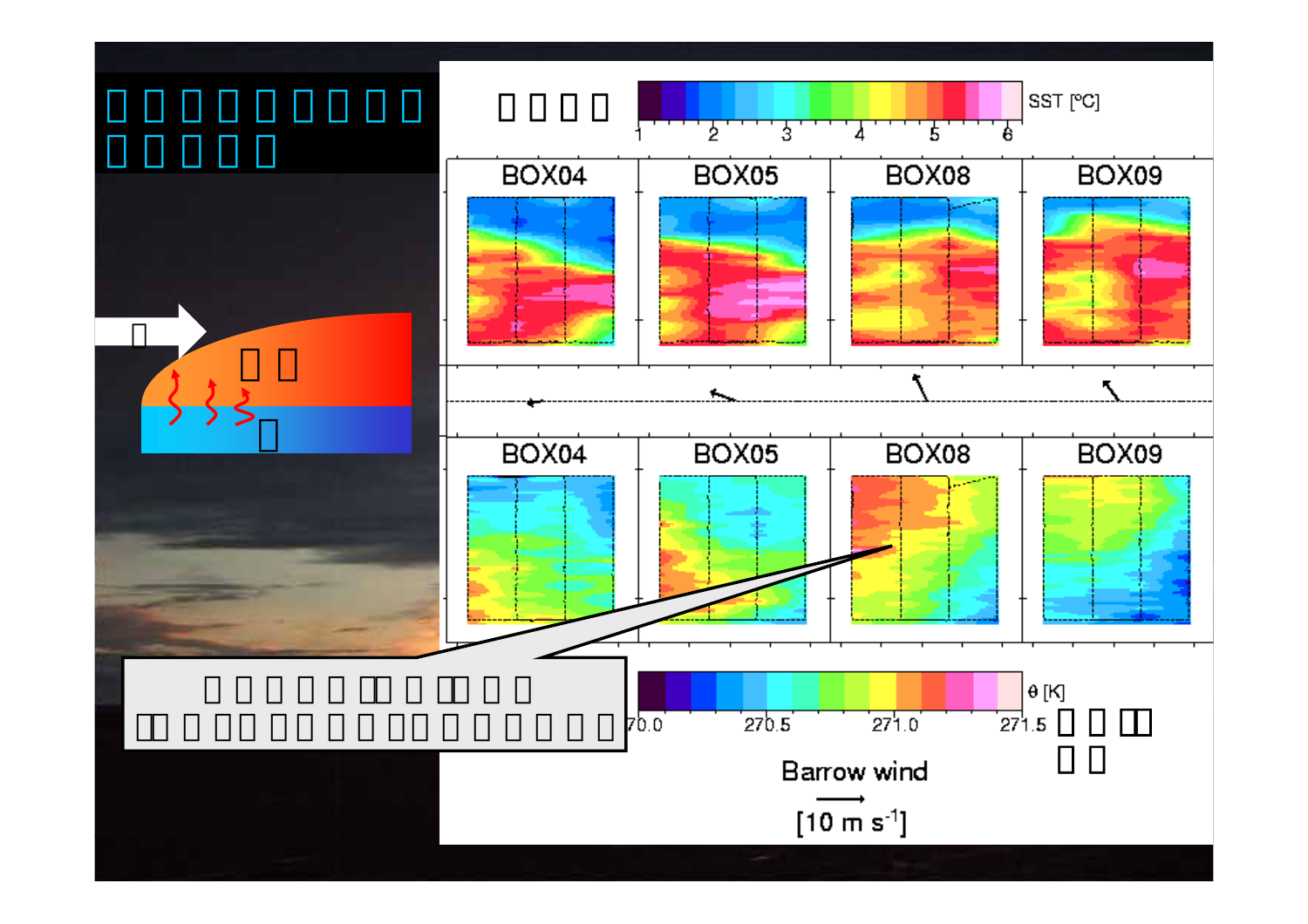TABLE 3. Instrumentation under consideration for the Aerosonde.

| <b>PAYLOAD TYPE</b>                                  | MISSION                                                                                 |
|------------------------------------------------------|-----------------------------------------------------------------------------------------|
| Laser altimeter                                      | Environmental surveillance,<br>ice mapping, ocean waves,<br>enable low-altitude flights |
| Microwave radiometer                                 | Ice and snow age,<br>cloud water content                                                |
| Short- and long-wave<br>radiometers<br>(down and up) | Energy balance and albedo                                                               |
| Infrared camera                                      | Ice conditions at night,<br>biological, and search<br>and rescue                        |

### *Curry et al. (2004 BAMS)*